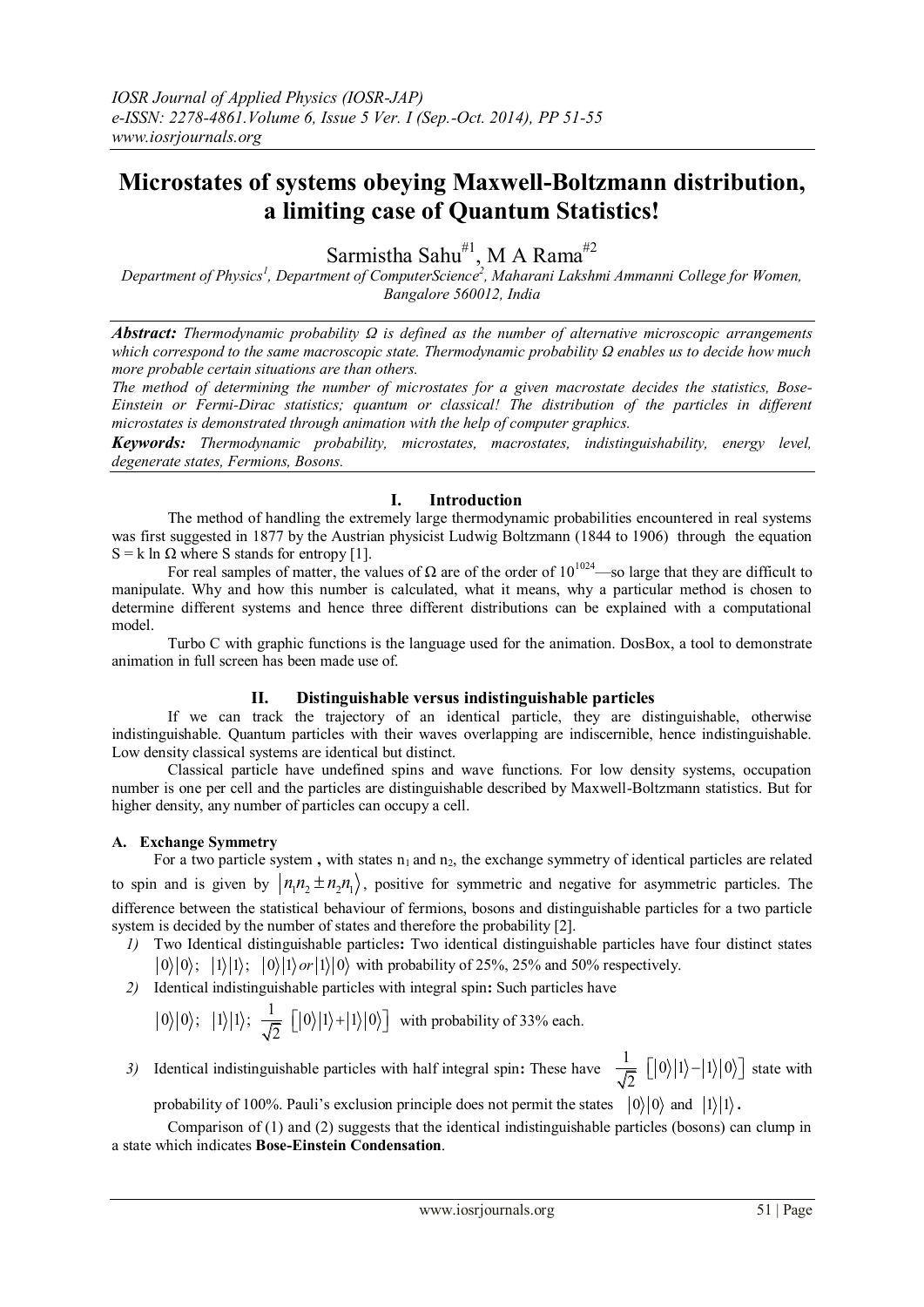#### **III. Thermodynamic Potential**

Maxwell-Boltzmann distribution of N identical distinguishable particles in g states is Maxwell-Boltzmann distribution of N identical distinguishable particles in g states is<br>  $\Omega = g(g-1)(g-2).....(g-N-1)$  but when the g states are of same energy, the proximity of the states suggests that the particles can be indistinguishable! Then the number of microstates is given by  $Q = g(g-1)(g-2)$ ...... $(g-N-1)/N!$ 

The number of microstates of fermions (quantum particle, indistinguishable with half integral spin) is also The number of microstates of fermions (quantum p<br>given by  $\Omega = g(g-1)(g-2)$ ...... $(g - N-1) / N!$ 

No wonder, the Maxwell-Boltzmann statistics is a limiting case of Quantum Statistics!

Some of these facts are demonstrated by the animation of balls (particles) in cups (states). Distinguishable balls are differently coloured while indistinguishable balls are similar colour. States in different energy levels are stacked vertically while states in the same energy levels are in the horizontal line.

#### **A. Example One**

If there are 3 states and two balls, how many microstates exist for this macrostate depends on the distinguishability and the number of particles that can be accommodated in a state as shown Table 1.

*1)* One distinguishable particle per cell: For two distinguishable particles, arranging themselves in three states, occupying one per cell, the number of microstates is  $\Omega = g(g-1)(g-2)$ ….. $(g-(N-1)) = 3x^2 = 6$  and leads to Maxwell–Boltzmann statistics when  $N \approx g$ . Refer to Table 1.

| ONE DISTINGUISHABLE PARTICLE PER CELL |        |        |        |        |        |
|---------------------------------------|--------|--------|--------|--------|--------|
| Yellow                                | Yellow |        | Green  | Green  |        |
| Green                                 |        | Yellow | Yellow |        | Green  |
|                                       | Green  | Green  |        | Yellow | Yellow |

TABLE 1

But when the particles become indistinguishable, it gives only 3 microstates leading to Fermi-Dirac statistics as shown in Table 4.

*2)* Any number of distinguishable particles per cell**:** On the other hand, for two distinguishable particles, arranging themselves in three states, with any number of particles occupying a cell the number of microstates is  $\Omega = g^N = 3^2 = 9$  and leads to Maxwell –Boltzmann statistics when  $N \gg g$  as shown in Table 2.

But when the particles become indistinguishable, it gives only 6 microstates leading to Bose-Einstein Statistics. Then the number of microstates is given by  $\Omega = (N+g-1)! / N!(g-1)! = 4! / 2!2! = 6$  as shown in Table 3.

TABLE 2 ANY NUMBER OF DISTINGUISHABLE PARTICLES PER CELL

| Yellow |                | Pink<br>Yellow |                | Yellow |        | Pink   | Pink   |        |
|--------|----------------|----------------|----------------|--------|--------|--------|--------|--------|
| Pink   | Pink<br>Yellow |                |                |        | Yellow | Yellow |        | Pink   |
|        |                |                | Pink<br>Yellow | Pink   | Pink   |        | Yellow | Yellow |

TABLE 3 ANY NUMBER OF INDISTINGUISHABLE PARTICLES PER CELL

| Pink |              | Pink<br>Pink |              | Pink |      |
|------|--------------|--------------|--------------|------|------|
| Pink | Pink<br>Pink |              |              |      | Pink |
|      |              |              | Pink<br>Pink | Pink | Pink |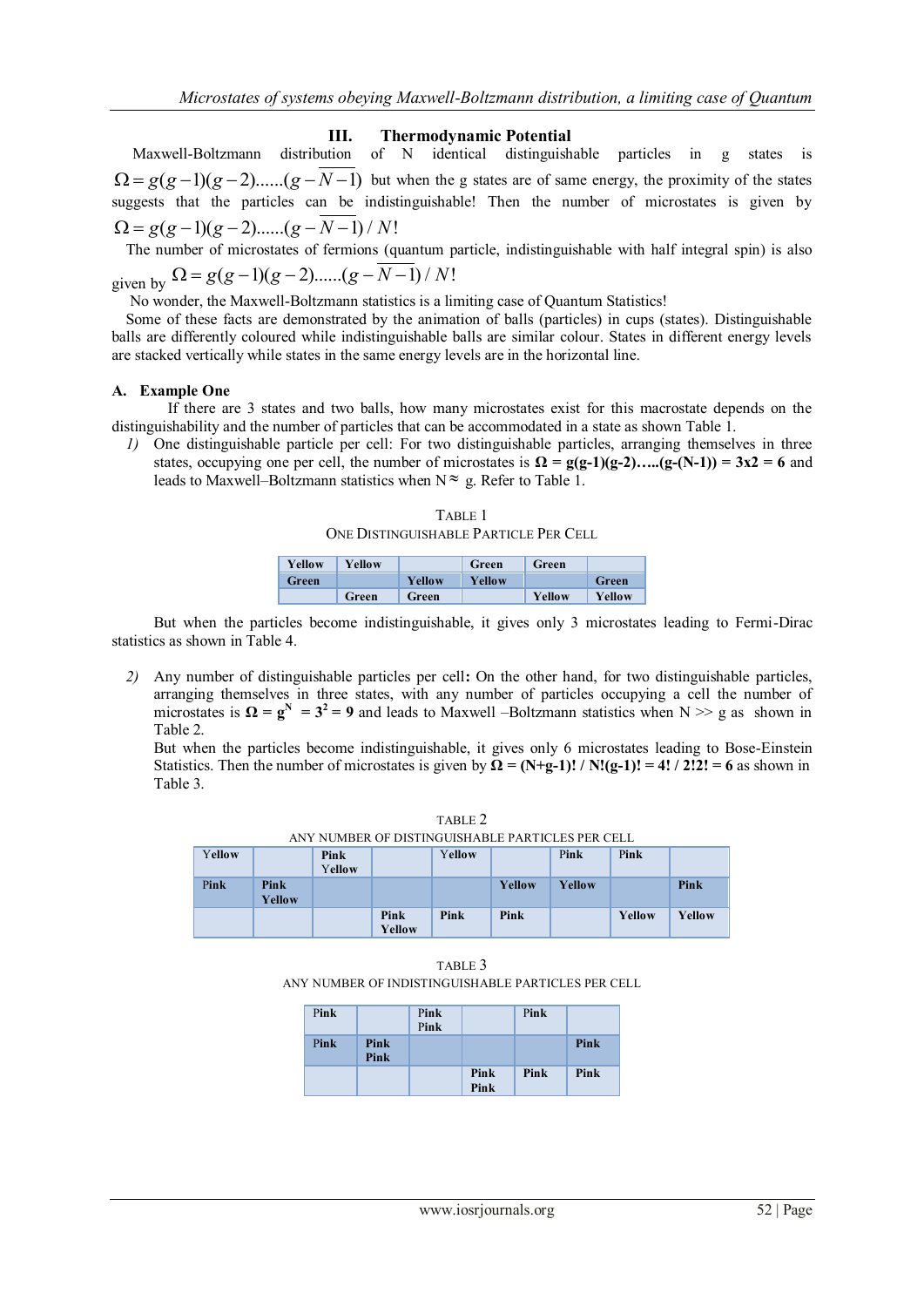3) Only one indistinguishable particle per cell**:** For two indistinguishable particles, arranging themselves in three states, with only one particle per cell the number of microstates is  $\Omega = g(g-1)(g-1)$ **2)…..(g-(N-1))/N!= 3x2/2! = 3** as shown in Table 4.This gives the Fermi-Dirac statistics.





#### **B. Example Two**

Let A, B, C be three particles in four states. Here we are showing schematically the different ways the particles can occupy the states, (1) when the states belong to different energy level and only one particle occupies a cell. (2) when the states belong to the same energy levels and one particle occupies a cell.

1) One distinguishable particle per cell, each state is in a different (vertical) energy level:



The number of microstates is

 $\Omega = g(g-1)(g-2)$ .... $(g-(N-1)) = 4*3*2 = 24$  as shown in the Table 5.

2) One indistinguishable particle per cell, in degenerate energy states: When the states belong to the same energy level (horizontal), the particles become indistinguishable. The number of microstates for the given macrostate is shown in Table 6.



TABLE 6 ONE INDISTINGUISHABLE PARTICLE PER CELL IN DEGENERATE ENERGY STATES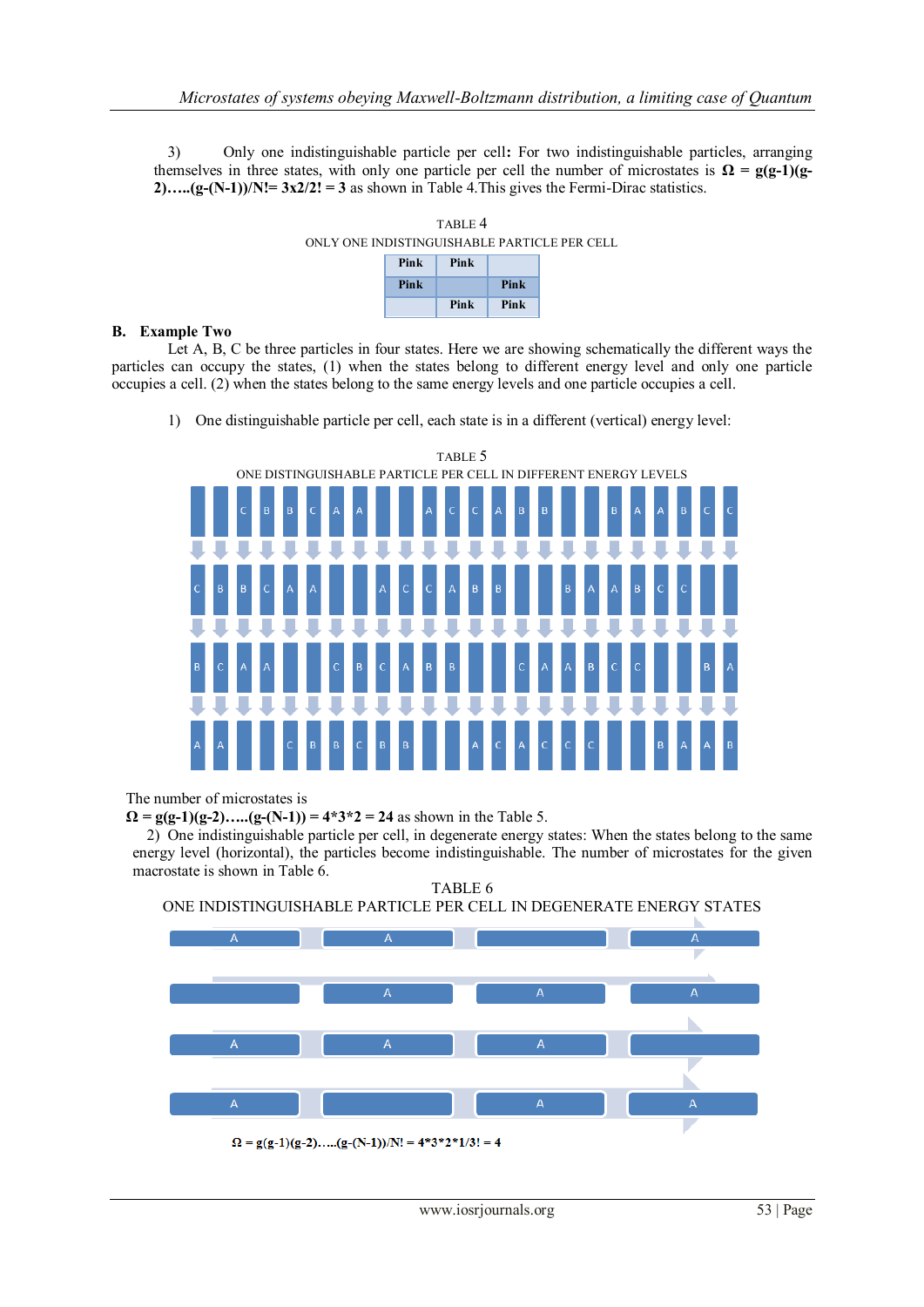## **IV. Implementation using Computer Graphics**

Computer graphics is nothing but creation, storage and manipulation of pictures and drawings using digital computers. It enhances the power of communication between the computer and its user. The graphics facilities available on a computer system depend on its hardware and software. In graphics mode, the display screen is divided into a fine mesh of individual dots called pixels. Depending on the objects displayed, the corresponding pixels are either illuminated or darkened; forming the graphic objects on the screen [3].Turbo C is a high-level language which has been used to write programs for demonstrating the animation of the different examples. The C graphics library offers a large number of graphic functions that can be used to draw and animate the objects drawn.

The various microstates for example A1 (One distinguishable particle per cell) are as shown in Figs 1.1 to 1.9. (The Figures are screen shots and hence not very clear).



Fig  $1.7$ Fig 1.8  $Fig 1.9$ Figs 1.7, 1.8 and 1.9 show some intermediate positions during the movement of the yellow particle from cell3 to cell1.

# **V. Graphic Functions Used**

Some graphic functions used in the C programs are described below:

- 1) fillellipse(): This function draws and fills the circle/ellipse with the defined color.
- 2) setcolor(): This function sets the current drawing color.
- 3) setfillstyle(): This function is used to set the current fill pattern and color. Some fill styles available are Solid\_fill, Line\_fill, Slash\_fill, Wide\_dot fill etc.